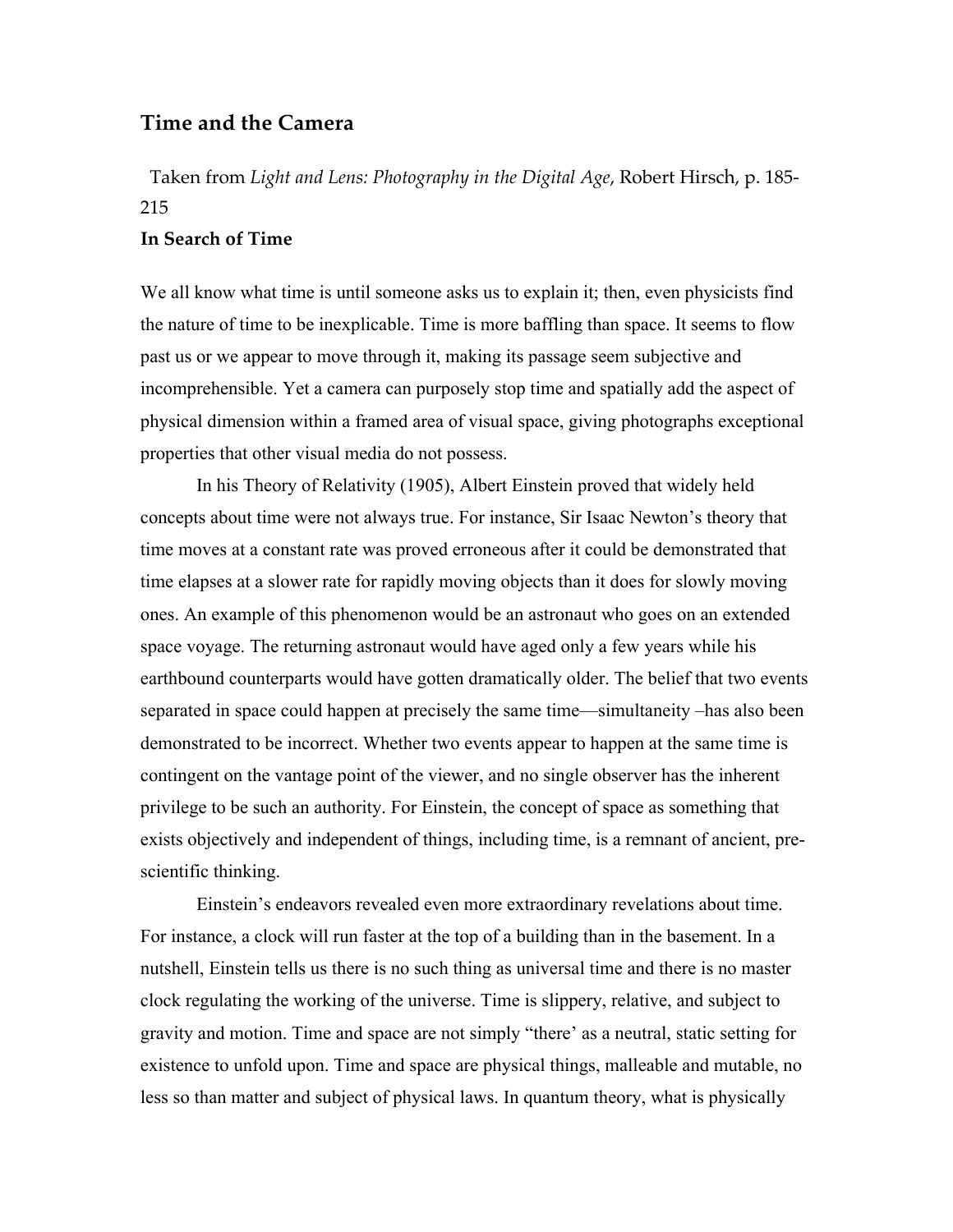real is said to be undefined until it is observed (interacted with). This quality of being undefined also applies to the 'reality' of the future and of past events. According to quantum theory, by observing an event the observer literally determines the course time has chosen. These same forces of physics were at work in the arts and can be seen in Pablo Picasso's Cubist works, which altered Western notions of time and space to produce a rift dividing past and future that led to the blooming of modern art.

## **The Perception of Time**

We perceive our world through one or more of our senses. We see colors, hear sounds, and feel textures, but how do we perceive time? Could there be a special faculty, separate from the five senses, for detecting time, or is it that we notice time through perception of other things? And if so, how? What about the tension between organic time (nature) and mechanical time (culture) and the Western ideological associations attached to each?

How do such theories affect an imagemaker? If asked to imagine a photographic image, most of us would conjure up a small slice of frozen time that has been plucked from the flow of life with a frame (border) around it. Everything in the picture is stationary, there is no movement, and there will never be any change, as the brief capture remains permanently available for ongoing examination. This western convention of reality, based on Renaissance perspective, commands that photographs, like trial evidence, be clear, sharp, and to the point of the matter. In popular culture, a photographic image's value is determined by the abundance and readability of the details. In this scheme, the actions of a camera with its lens are supposed to emulate the human eye with its lens and retina. Critical thinkers and visual artists have realized that photographs do actually not reproduce human vision, but rather show us a particular moment frozen in time, from a specific vantage point, usually in a rectangle, in which our head is still, one eye closed, and seen through a specific image/color management system. Such a petrified Cyclopsian view actually reverses the original intent. Instead of a camera showing us what our eyes would see, which is more like an egg-shaped filed of view, we are now confronted with the notion that if our vision worked like a photographic process, we would indiscriminately see the world devoid of interpretations, without bias or prejudice.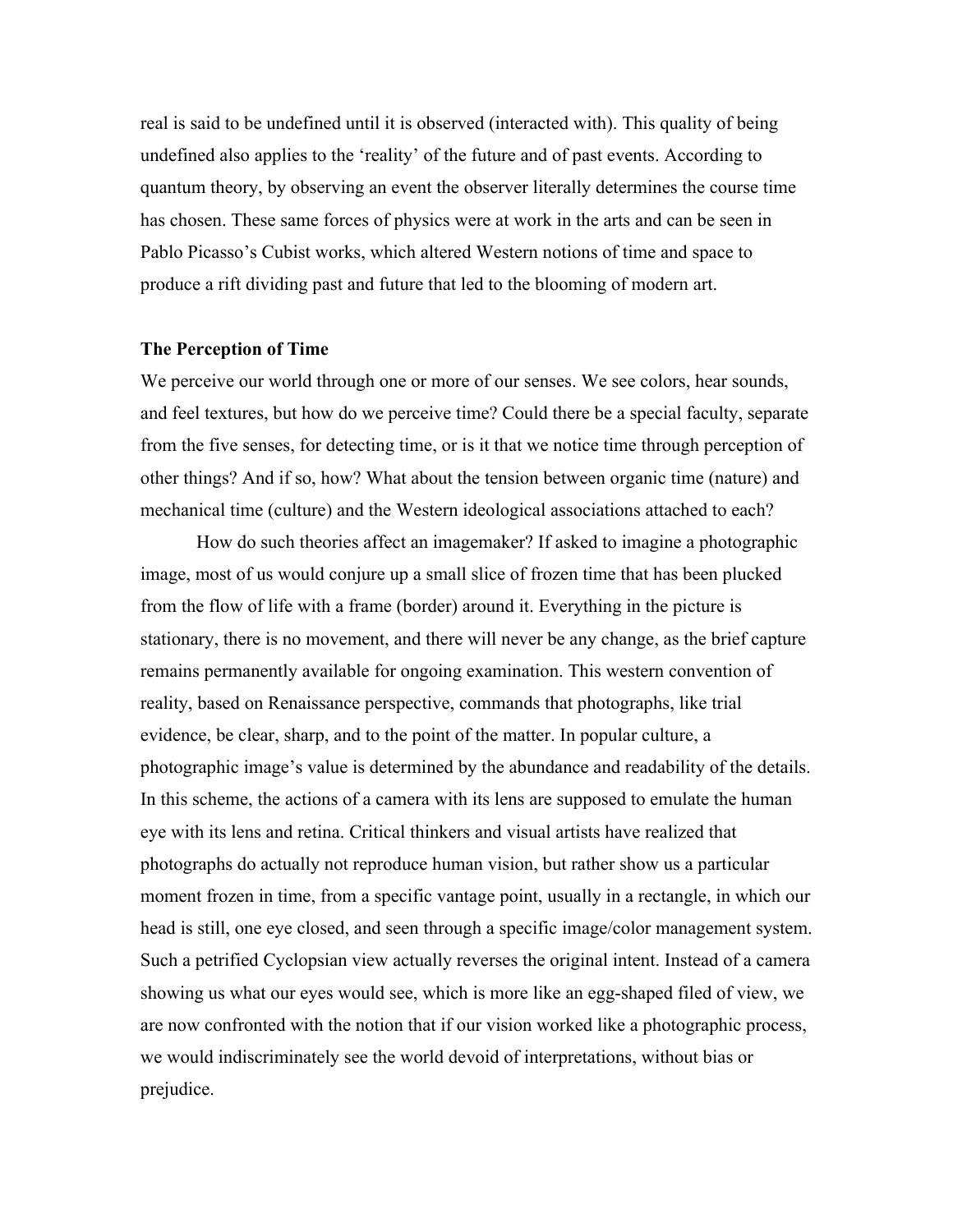## **Controlling Camera Time**

Although it has been mathematically demonstrated how the rate of time can fluctuate based on velocity, these equations do not explain why time can seem to pass more slowly, or more rapidly, depending on our mental attitude concerning an event. This article challenges image makers to take on the great enigmas of time that flummoxed even Einstein, such as the striking divergence between physical time and psychological or subjective time. The emphasis is on what can be done at the time of exposure with a camera. It is also possible to either enhance or replicate these techniques with imaging software (Photoshop).

Relativity also informs us that time is no a series of moments—some not yet having occurred—but rather a block in which we exist at a specific position, much in the manner we exist at one point in space. The inconsistency between the frozen "block time" of physics and the flowing subjective time of the human mind implies a need to rethink how we represent time. Most of us would find it difficult to surrender our impressions of flowing time and its accompanying every-moving present moment. It is so basic to our daily experience that we cannot accept the possibility that it is an illusion or misperception, based on the limits of our senses. During cinema's infancy, the practice of 'reversing' (time), running the film backward, offered a unique photographic experience that altered a basic concept concerning how we are instructed to perceived our world. Since the time of Aristotle, logically minded people have demonstrated that personal experience and/or intuition is not a reliable guide to scientific understanding.

Be diverging from customary imagemaking standards, we can start to include new ways of thinking about and depicting time using digitally based images. Once an image is digital, it can seep out of the confines of its frame and become capable of being woven together into a much larger tapestry. The net effect of this collective intelligence of images is our ability to see things we could not see in a single image. Of course, this upsets the traditional apple cart, but that has always been one of the effects of new technology. It further democratizes the practice and generates new makers and new audiences for their work. See how you can take advantage of the following starting points to use your camera to investigate new ways of representing time and space. In addition to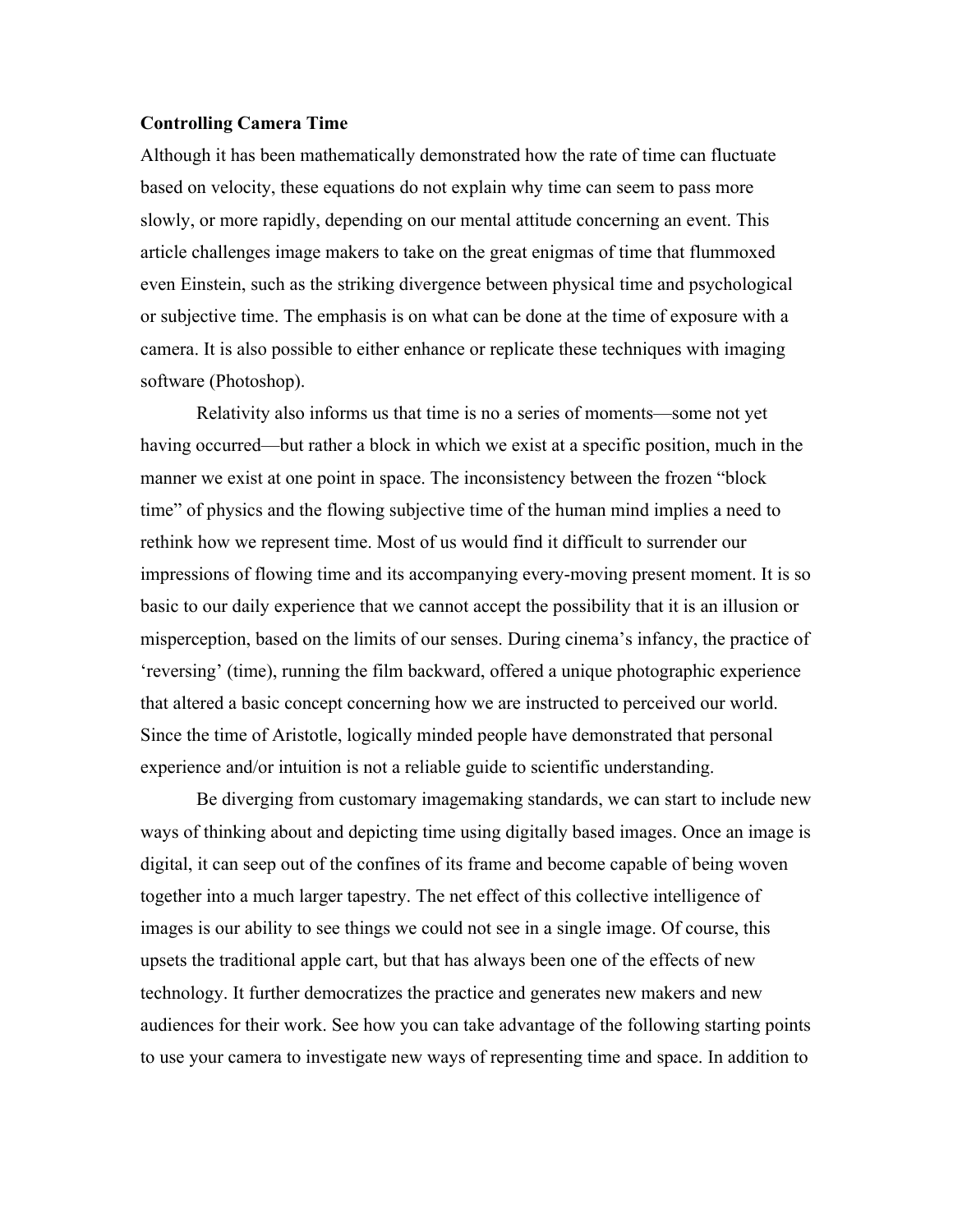the camera-based methods, there are countless ways in which imaging software can be applied to manipulate a picture's time and space relations.

- 1. Explore Shutter Speeds and extend the action—a shutter speed of  $1/125<sup>th</sup>$  of a second will stop time. If you slow down the shutter speed, the image will blur.
- 2. Stopping the Action—a high shutter speed can halt an event at a critical point of the action providing viewers with new ways of visualizing and thinking about a subject.
- 3. Blur and Out of Focus Images—the blur does away with the concept of a discrete parcel of framed time depicting frozen time. The slower shutter speed produces more blur and more contrast between the moving and static areas of the composition. Determine whether it is more important to blur the subject or the background.
- 4. The Pan Shot—the camera can be intentionally moved to create a blur.
- 5. Panorama—take several pictures holding the camera on the same horizontal level while moving it across an expanse of 180 degrees or so. Take several pictures that overlap to reassemble in Photoshop. Have people move from one image to another or do something else to make us think about time.
- 6. Projection- project an image onto your subject and photograph both.
- 7. Multiple Images—take a number of pictures of the same subject with minor changes. Arrange in various ways.
- 8. Overlapping images—take a number of images and overlap them in Photoshop to create a sense of time passing.
- 9. Sequences—take a sequence of images and arrange in order or alter the order.
- 10. Post-Camera Visualization—there are things you do in Photoshop that make us think about time…altering positive/negative space, the interface between different aspects of the same event, the relationships between static and movement, and the exchange between viewer and object being viewed.
- 11. Using a Grid—gridded pictures invite audiences to spend more time looking because the sense of time is fluid and connot be taken in all at once.